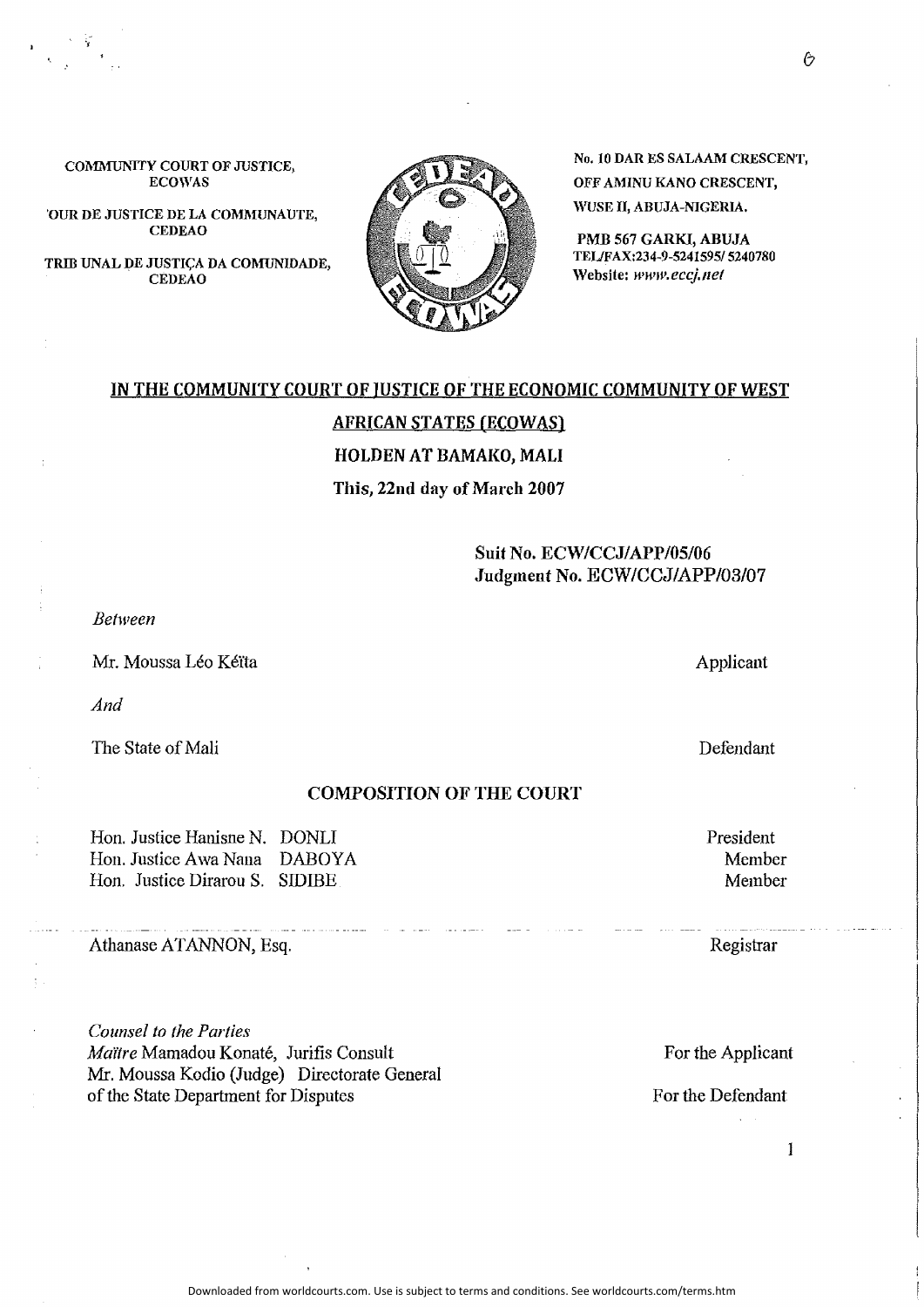## **JUDGMENT**

**1.** On 15 May 2006, Moussa Léo Kéïta, a retired civil servant whose address is BP 757, Bamako Mali, filed an Application at the Court of Justice of ECOWAS. The Application was registered at the Regishy of the Court on 12 July 2006.

**2.** This Application was accompanied by the following exhibits:

- An extract from the 11 May 1969 issue of the *Washington Post* newspaper containing some specimens of artefacts belonging to the Applicant and an evaluation of the artefacts as done by James M. Silberman, valued at \$65,960.
- Certification No. 9/Dir.R/MN dated 24 November 1972, from the National Museum of Mali relating to the collection of artefacts in the custody of Moussa Léo Kéïta.
- A letter from Moussa Léo Kéïta dated 4 September 1972, addressed to Mali's Minister of Foreign Affairs and Cooperation; another, dated 9 January 1978 addressed to the same Authority; and then that of 3 August 1989, for the same purposes. Through these letters, the Applicant sought to reclaim his collection of artefacts.

**3.** The Application as well as the exhibits accompanying it was served on the Secretariat of the Directorate General of the State Depmtment for Disputes on 11 September 2006, by the Chambers of Diawoye Kanté Esq., a Court Bailiff at Bamako.

**4.** Through this Application, Moussa Leo Ke'ita set out his submissions that he was the owner of a collection of mtefacts from his country, which he exhibited at the Embassy of Mali, to make Mali more known to the Americans at the time he was representing his country as Ambassador Extraordinary Plenipotentiary from 1965 to 1969. According to the Applicant, the collection contained 110 articles originating from all the regions of Mali. These artefacts were evaluated in 1965 at 65,960 US Dollars by an expert known as Silberman of the Smithsanian Institute, USA.

**5,** Posted to Egypt in 1969 in the same capacity, he had to leave his materials at the Embassy. In 1972, he demanded these materials, but was met with a refusal from the Govemment of Mali, the latter challenging the ownership of the materials.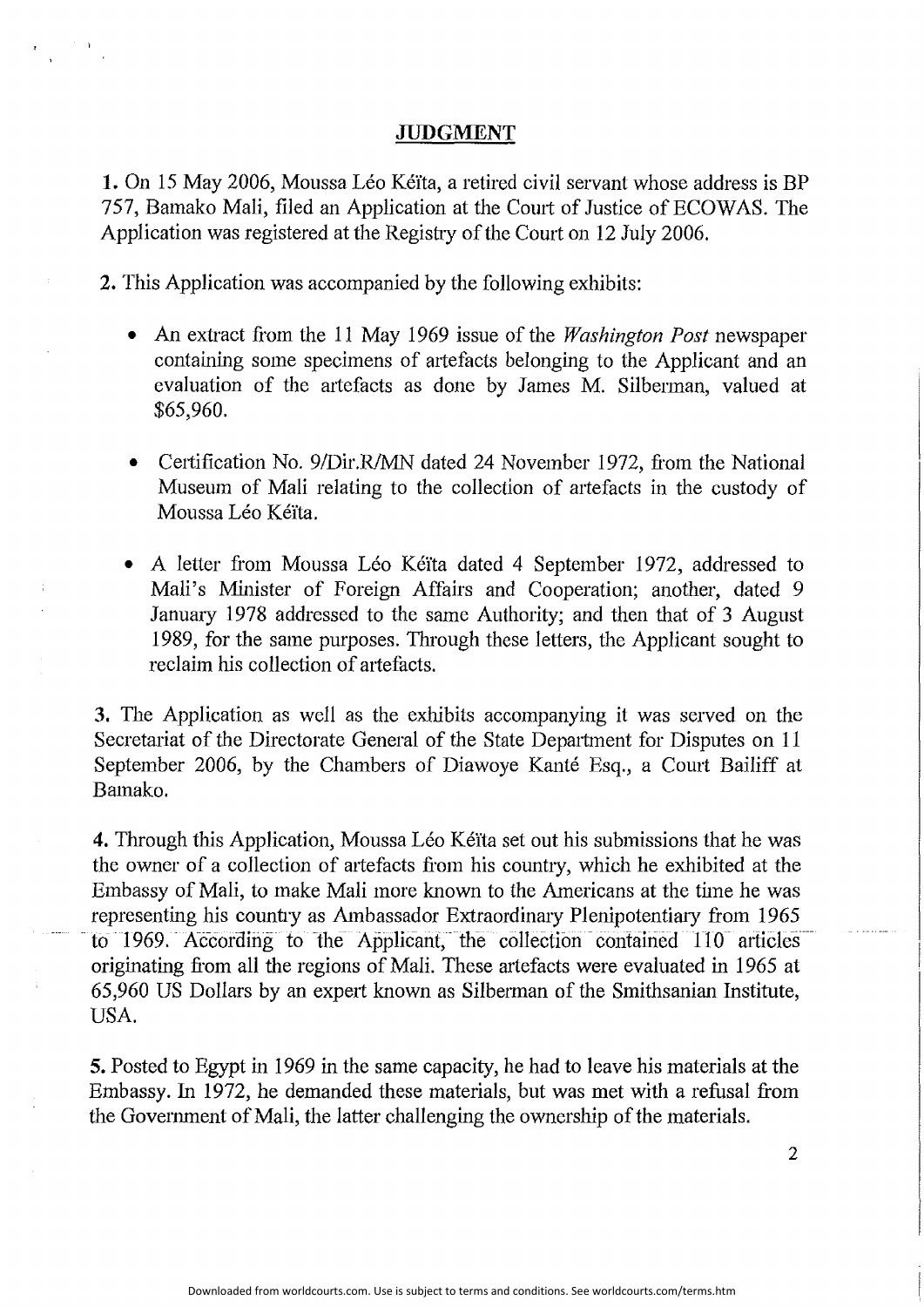**6.** After several complaints in 1972, 1978 and 1989, the Government of Mali finally consented to acknowledge the Applicant's ownership of the miefacts and to hand them over to him.

7. But as time went on, they became damaged by bad weather and exposure at the basement of the Embassy.

**8.** That was why he asked for remedy from the State of Mali. The latter maintained total silence and did not react to his request. He also had to approach the Judiciary of his country, to seek reparation for the injury suffered.

**9.** Having taken note of the damage done to his materials, and faced with the tacit refusal of the Government of Mali to grant him remedy, Moussa Léo Kéïta decided to bring his case before the Administrative Chamber of the Supreme Court, by Application dated 19 April 1999.

**10.** The State of Mali believed it was not under an obligation to appear before this Comi, in the course of the preliminary procedure, and was ordered by the Judgment of 8 March 2001 to pay the sum of 30 million CFA Francs as damages to the Applicant.

Four years after the issuing of this Order, Mali had not paid the amount ordered.

**11.** Rather, it contended having filed on 9 April 2001, before the Administrative Chamber, an Application for revision of the Judgment ordering the payment of damages. By another Judgment dated 21 October 2001, the Administrative Chamber of the Supreme Court of Mali reduced the initial amount of 30 million CFA Francs to the sum of seven (7) million, for the following reasons:

- That Mali, which had its own currency, joined the CFA Zone in 1985.
- That there was also a devaluation of the CFA Franc in 1994.
- ·· **12.** Even then, the latter amount was not paid to the Applicant, who thought that he had to bring his case before the Community Court of Justice for the purposes of remedying the wrongs caused him.

13. Reacting to the Application of Moussa Léo Kéïta, Mali's State Department for Disputes rejected his allegations, claiming that if the items had remained in the basement of the Embassy of Mali, it was because Moussa Léo Kéïta did not possess an official document from the State of Mali for repatriating his collection,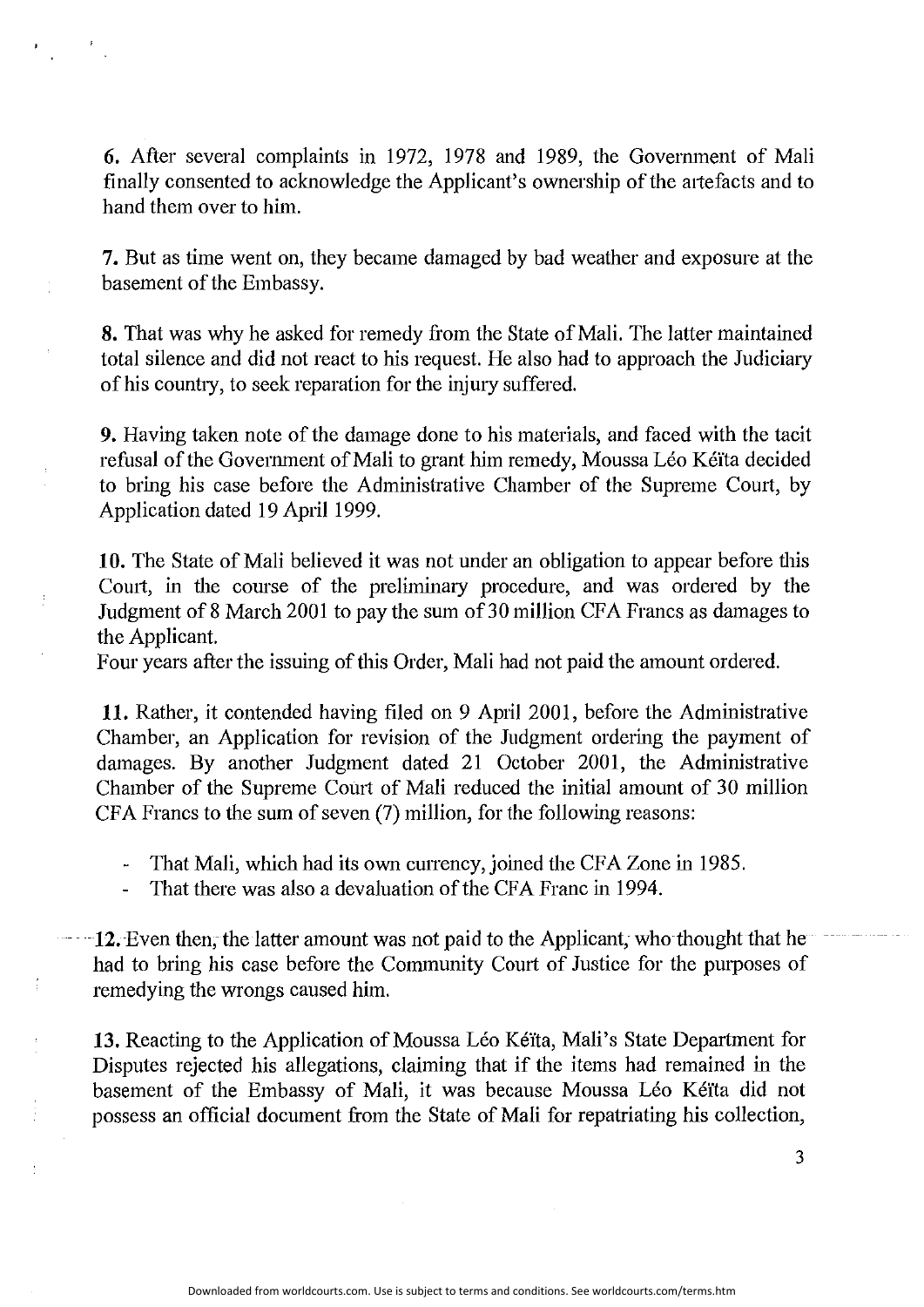whereas American legislation required such document for the movement of the artefacts on its territory.

**14.** Moreover, the said State Department explains that in reality, the Applicant had abandoned his collection in the basement of the Embassy and did not entrust it to anybody's care, not even to his successor.

**15.** It was therefore by mere chance that the collection was discovered in 1971 during a mission of the Inspectorate General of the Administrative, Financial and Economic Affairs, at Washington.

**16.** Thus, after an auditing, the administrative authorities handed over the said items to the Applicant against an acknowledgement of receipt.

**17.** As regards the Application, the State Department for Disputes concluded its views that it should be purely and simply rejected on the grounds that:

- The Court of Justice of ECOWAS is incompetent to adjudicate on the case, having regard to Atticles 9 and 10 of the 2005 Supplementary Protocol on the said Court
- The defect of status of the Applicant

**18.** A first transit session of the Court on this Case was held at Bamako on 2 October 2006. On preliminary grounds, the issue of competence of the Court was put forth by the State Department for Disputes, which asked for a written Reply from the Applicant. The latter applied for adjournment for that purpose. The Case was thus adjomned to 4 October for a Rejoinder from the Applicant, who on that date, was represented by a lawyer.

**19.** From the Application instituting proceedings, founded on the remedying of wrongs caused him by the State of Mali, the resultant Rejoinder opted for the violation of Human-Rights-which had allegedly-been committed by the State of Mali against the Applicant.

## **APPRECIATION OF THE ARGUMENTS OF THE PARTIES**

**20.** In his Application instituting proceedings, Moussa Léo Kéita does not found his claims on a precise text of law nor on the positive law of the Community. He simply invoked the wrongs caused him by the State he had loyally served in the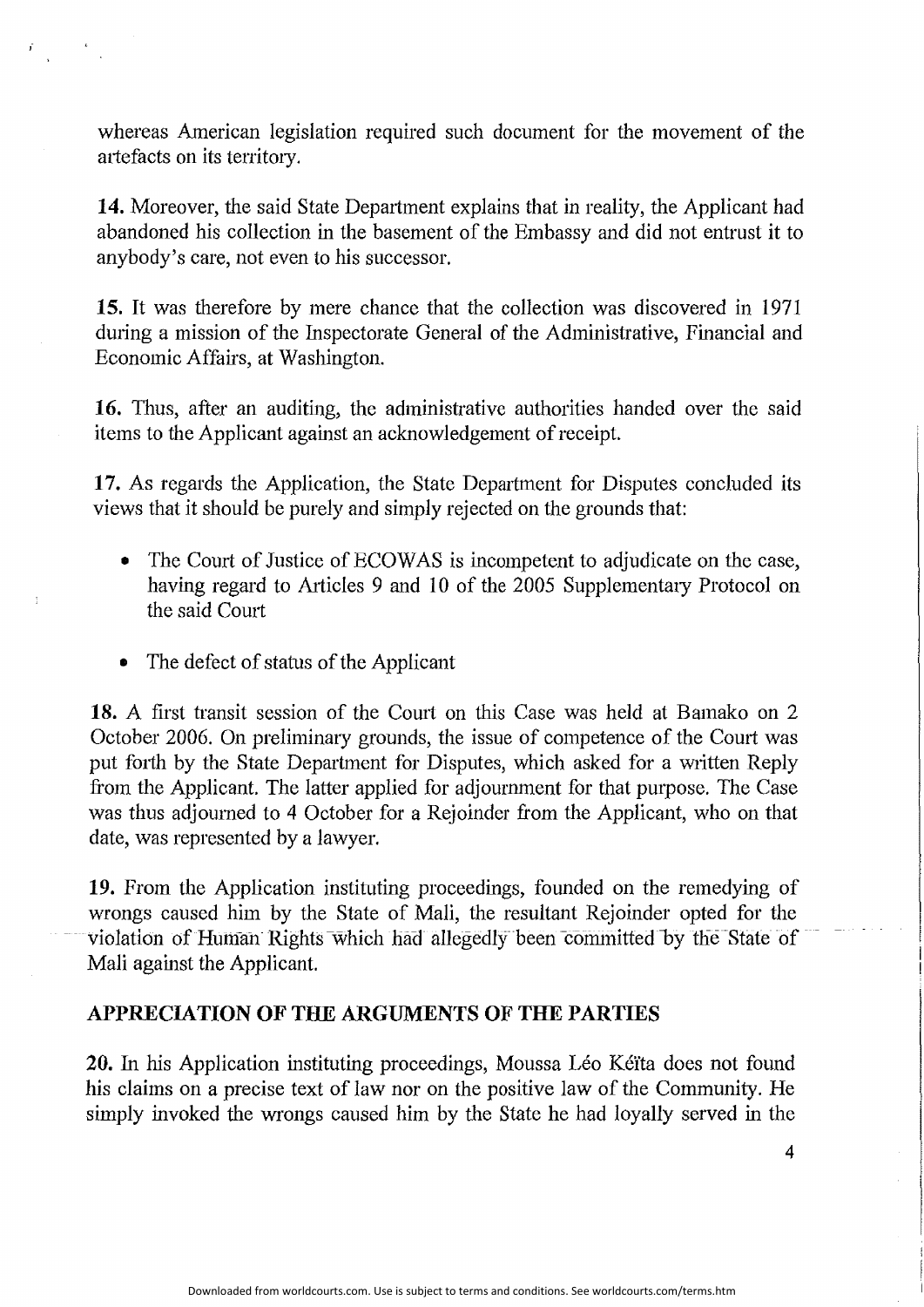course of his whole active life. He deemed himself victim of an injustice caused him by the said State and asked for reparation.

**21.** The Reply of the State of Mali sets forth, for the first time, issues of law in that it raises the question of incompetence of the Comt to adjudicate on the dispute submitted before it, and on the point that, it refuses to recognise Moussa Léo Kéïta as being qualified to appear before the Community Court.

**22.** The said Rejoinder of the Applicant (who was represented by a lawyer during the first hearing of the Court) shifted the terrain of the legal debate to that of violation of Human Rights as provided for in Articles 9 and 10 of the 2005 amended Protocol.

# A) AS TO THE COMPETENCE OF THE COURT OF JUSTICE OF **ECOWAS**

**23.** The Application instituting proceedings does not talk about the personal or material competence of the Court. Only the Reply, the Rejoinder, and the Reply to the Rejoinder do mention it. Hence, one needs to ask whether the Comt of Justice of ECO WAS can adjudicate upon the Application thus filed, or else, whether it has to take account of the supplementary Application deposited at the hearing of the 4 October 2006 in the form of a Rejoinder from the Applicant.

24. The reply to this question can be found in Article 37 of the Rules of the Court of Justice, which provides as follows:

- *a) In reply to a rejoinder a party may offer further evidence. The party must, however, give reasons for the delay in offering it.*
- b) No new plea in law may be introduced in the course of proceedings unless it *is based on matters of law or of fact which come to light in the course of the procedure.*

**25.** The Defendant's Reply and his further Reply to the Applicant's Rejoinder conclude upon the inadmissibility of Moussa Léo Kéïta's appeal, as drawn from the incompetence of the Court, within the meaning of Articles 9 and 10 of the 2005 Supplementary Protocol, which provide as follows: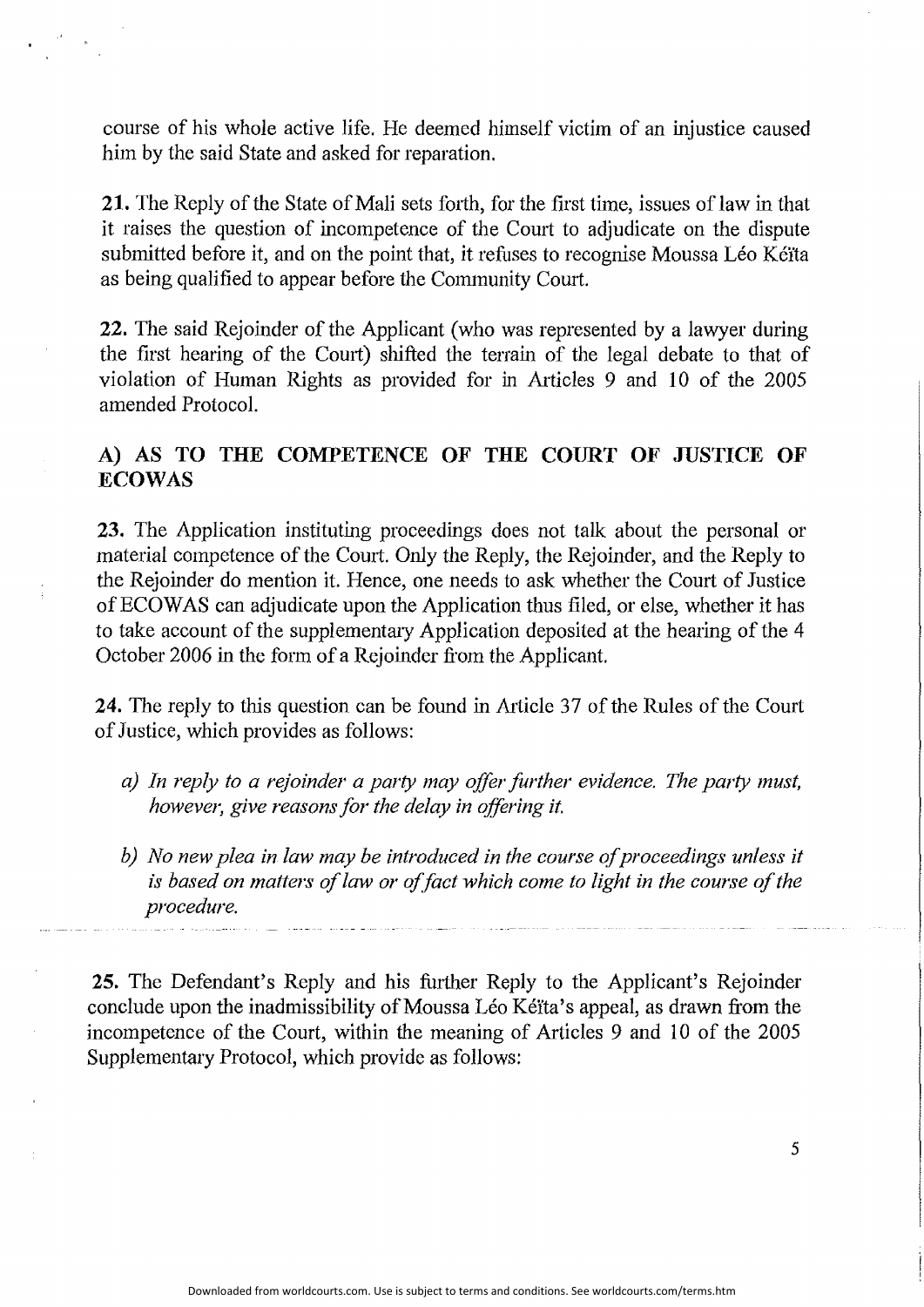## **New Article 9: Jurisdiction of the Court**

- J. *The Court has competence to adjudicate on any dispute relating to the following:* 
	- *a)* the interpretation and application of the Treaty, Conventions, and *Protocols of the Community;*
	- *b)* the interpretation and application of the regulations, directives, *decisions and other subsidimy legal instruments adopted by ECOWAS;*
	- *c) the legality of regulations, directives, decisions, and other subsidiary legal instruments adopted by ECOWAS;*
	- *d) the failure by Member States to honour their obligations under the Treaty, Conventions and Protocols, regulations, directives, or decisions o/ECOWAS;*
	- *e) the provisions of the Treaty, Conventions and Protocols, regulations, directives, or decisions of ECO WAS Member States;*
	- *j) the Community and its officials; and*
	- *g) the action for damages against a Community institution or an official of the Community for any action or omission in the exercise of official functions.*
- *2. The Court shall have the power to determine any non-contractual liability of the Community and may order the Community to pay damages or make reparation for official acts or omissions of any Community institution or Community officials in the performance of official duties or functions.*
- *3. Any action by or against a Community Institution or any Member of the Community shall be statute barred after three (3) years from the date when the right of action arose.*
- *4. The Court has jurisdiction to determine cases of violation of human rights that occur in any Member State.*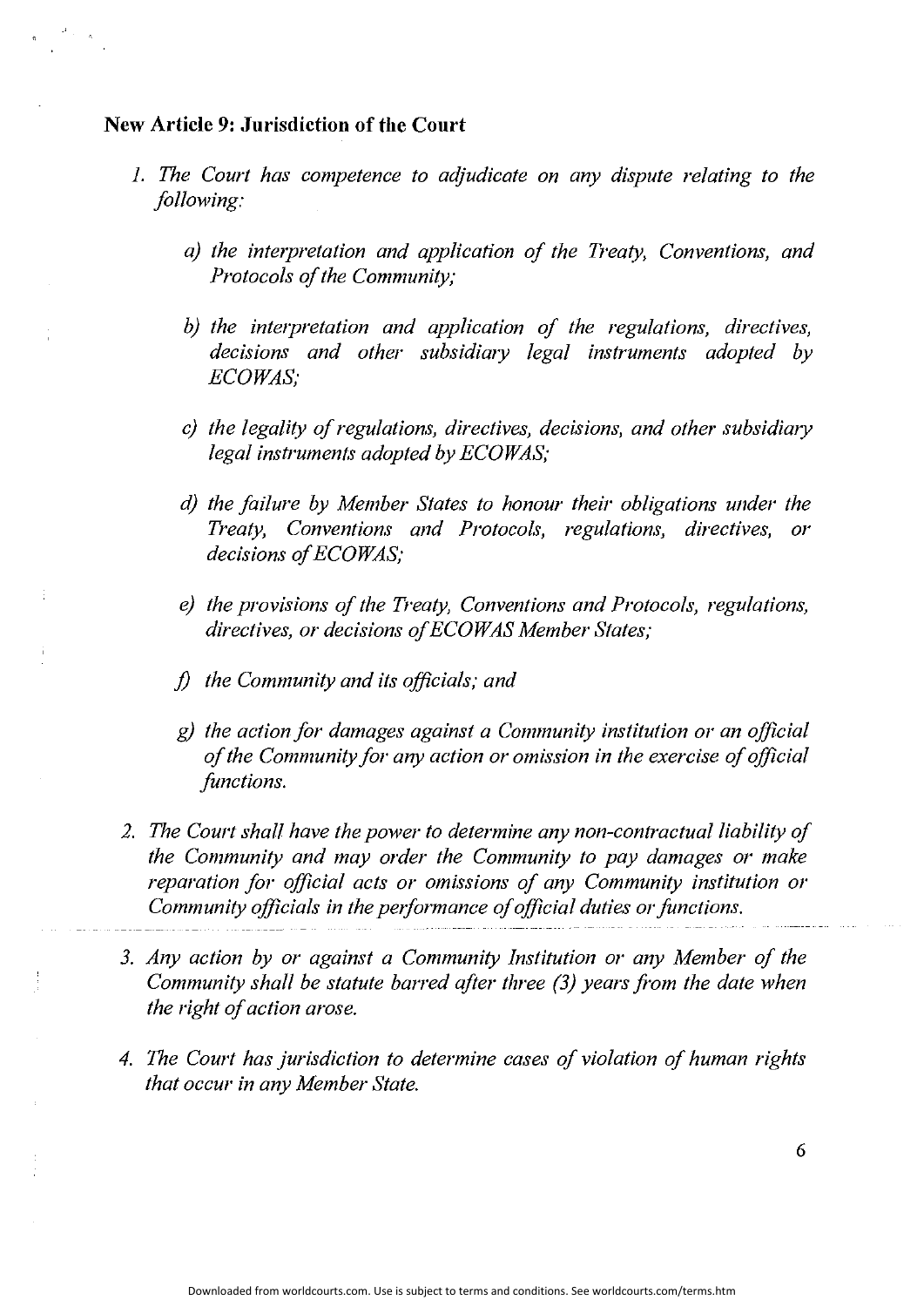- *5. Pending the establishment of the Arbitration Tribunal provided for under Article 16 of the Treaty, the Court shall have power to act as arbitrator for the pwpose of Article 16 of the Treaty.*
- *6. 171e Court shall have jurisdiction over any matter provided for in an agreement where the parties provide that the Court shall settle disputes arising from the agreement.*
- *7. The Court shall have all the powers conferred upon it by the provisions of this Protocol as well as any other powers that may be conferred by subsequent Protocols and Decisions of the Community;*
- *8. The Authority of Heads of State and Government shall have the power to grant the Court the power to adjudicate on any specific dispute that it may refer to the Court other than those specified in this Article.*

### **Article 10: Access to the Court**

Access to the Court is open to the following:

- *d) Individuals on application for relief for violation of their human rights; the*  submission of application for which shall:
	- *i) not be anonymous; nor*
	- ii) be made whilst the same matter has been instituted before another *International Court for adjudication;*

**26.** Thus, as regards material competence, the applicable texts are those produced by the Community for the needs of its functioning towards economic integration: the Revised Treaty, the Protocols, Conventions, and subsidiary legal instruments adopted by the highest authorities of ECOW AS. It is therefore the non-observance of these texts which justifies and founds the legal proceedings brought before the Court. From this standpoint, the Court has to determine the extent to which the Application instituting proceedings makes a demand on the application of *these*  texts. In reality, it makes no demand on any Community text. Moussa Léo Kéïta complains of being a victim of injustice committed by his State, and of the malfunction or poor running of the justice system of his country. In this perspective, the Community Court of Justice is powerless: it cannot adjudicate upon the decisions of the national courts. Within the meaning of the aforementioned Article 10, the Community Court of Justice can only intervene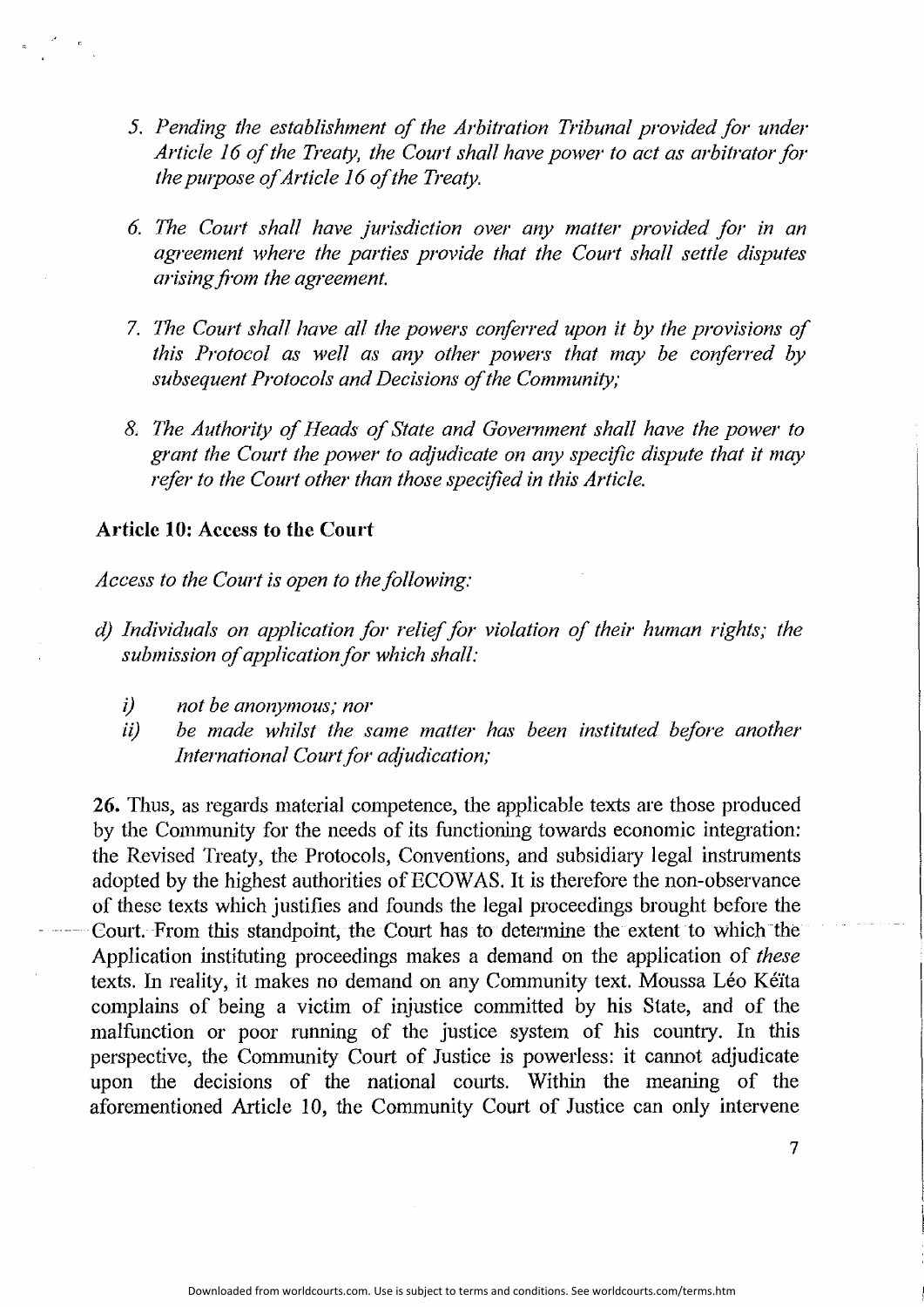when such courts or parties in litigation expressly so request it **within the strict context of the interpretation of the positive Jaw of the Community.** Hence, the objection raised by the Defence regarding the *ratione materae* competence of the Court must be declared admissible.

# **B) AS TO THE STATUS OF THE APPLICANT**

**27.** Moussa Léo Kéïta is a natural person in Private Law, an ordinary citizen of the State of Mali.

**28.** Having regard to Atticles 9 and IO cited above, the persons qualified to appear before the Court of Justice of ECOWAS - in other words, the persons who have the status to bring cases before the Comt, are:

- The Member States of ECOWAS
- The Institutions of ECOWAS
- The Staff of ECOWAS
- Individuals and corporate bodies in proceedings for the determination of an act or inaction of a Community official which violates the rights of the individuals or corporate bodies
- Individuals and corporate bodies victim of violation of Human Rights
- The national courts or the parties concerned, when the Court has to adjudicate on preliminary grounds upon the interpretation of the Treaty, Protocols or Rules

**29.** Can Moussa Léo Kéïta justify his existence with respect to these persons and thereby enter into one of the above-mentioned groups?

Yes, in the sense that Moussa Léo Kéita is a natural person in Private Law.

**30.** But does this status empower him to bring an action, such as this, before the present Court?

Unlike other international courts of justice, such as the European Court of Human Rights, the Community Court of Justice, ECOWAS, does not possess, among others, the competence to revise decisions made by the domestic courts of Member States; it is neither a court of appeal nor a court of cassation (*cour de cassation*) vis-a-vis the national courts, and as such, the action of the Applicant cannot thrive.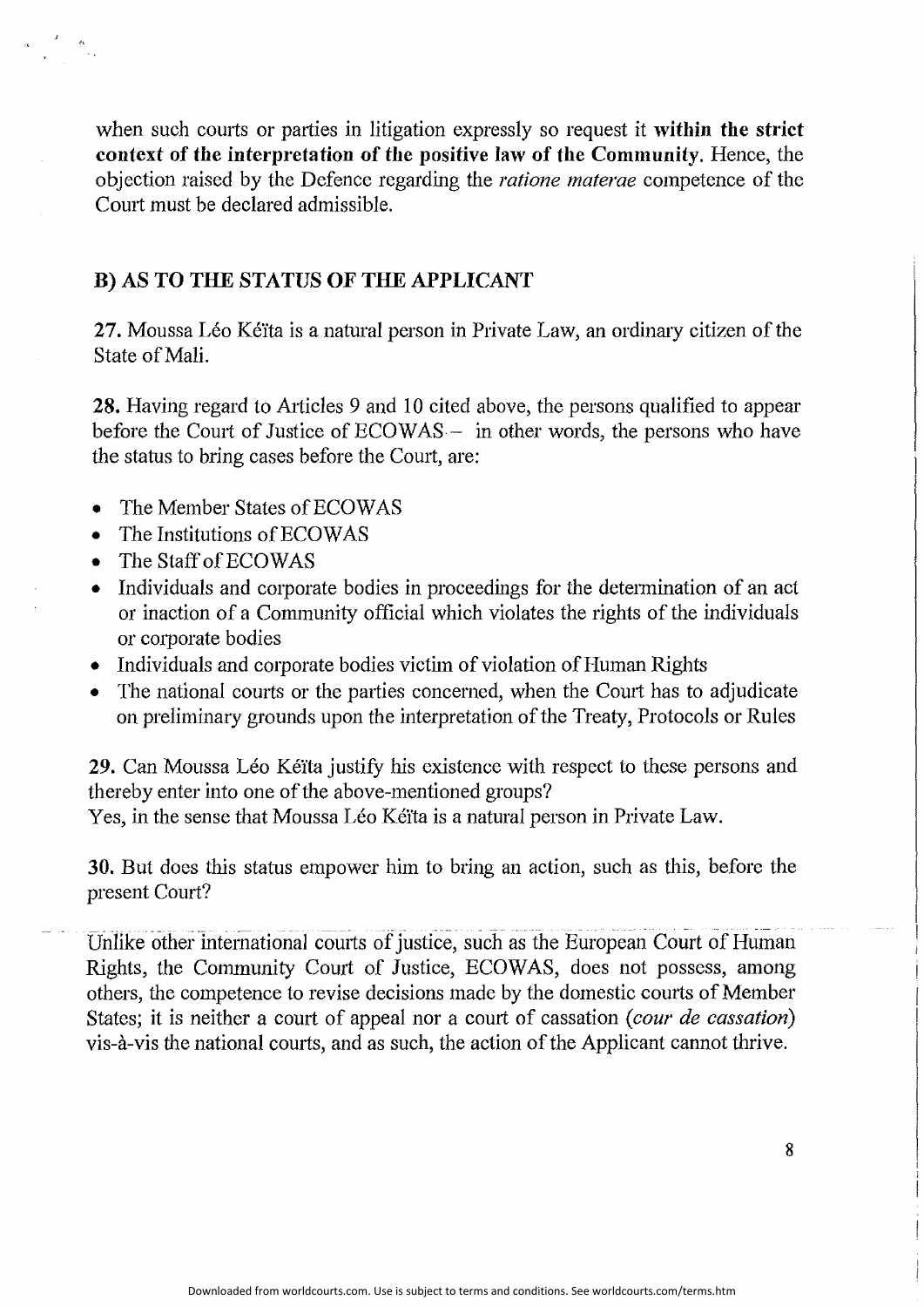**31.** All the same, doesn't the fact that a court, adjudicating in two contradictory decisions, awarding compensation for damages to a party, and thereafter reducing the said compensation, constitute a sufficient ground for requesting for a just and fair reparation? *This* is what the Lawyer for the Applicant, **Me Mamadou,** affirms when he calls to mind, in his Memorial in Defence, the issue of Human Rights.

# **C) COMPETENCE OF THE COURT AS TO THE PLEAS-IN LAW DRAWN FROM HUMAN RIGHTS VIOLATION**

**32.** The Protocol on the Community Court of Justice, ECOWAS as amended, sets out in its Articles  $9(4)$  and  $10(d)$ , the competence of the Court to entertain matters dealing with the violation of Human Rights (cf. supra).

Article 19 of the 1991 Protocol on the Court of Justice of ECOWAS provides that: ( ... ) *The Court shall examine the dispute before it in accordance with the provisions of the Treaty and its Rules of Procedure.* ( ... )

Aiticle 4(g) of the Revised Treaty stipulates that: *THE HIGH CONTRACTING PARTIES, in pursuit of the objectives stated in Article 3 of the Treaty, solemnly affirm and declare their adherence to the following principles:* 

*g) recognition, promotion, and protection of human and peoples' rights in accordance with the provisions of the African Charter on Human and Peoples' Rights;* .

**33.** The Court consequently affirms its competence to adjudicate upon questions dealing with the violation of Human Rights.

All the same, should one specify the particular human right which has been violated? The African Charter on Human and Peoples' Rights has enshrined rights, which the International Community today agrees to classify into civil and political rights on one hand or economic, social and cultural rights on the other hand, not forgetting other rights regarded as being of the third and fourth generations. Each of these rights have been so described as to bring out clearly their content, import, and extent of enjoyment so that any act of their violation may be qualified or not as a 'Human Right violation'.

**34.** In the instant case, the Counsel for the Applicant does not pin point any given right; he does not specify the rights whose violation may have been committed by the State of Mali. At most, he talks of the behaviour and attitude of the said State.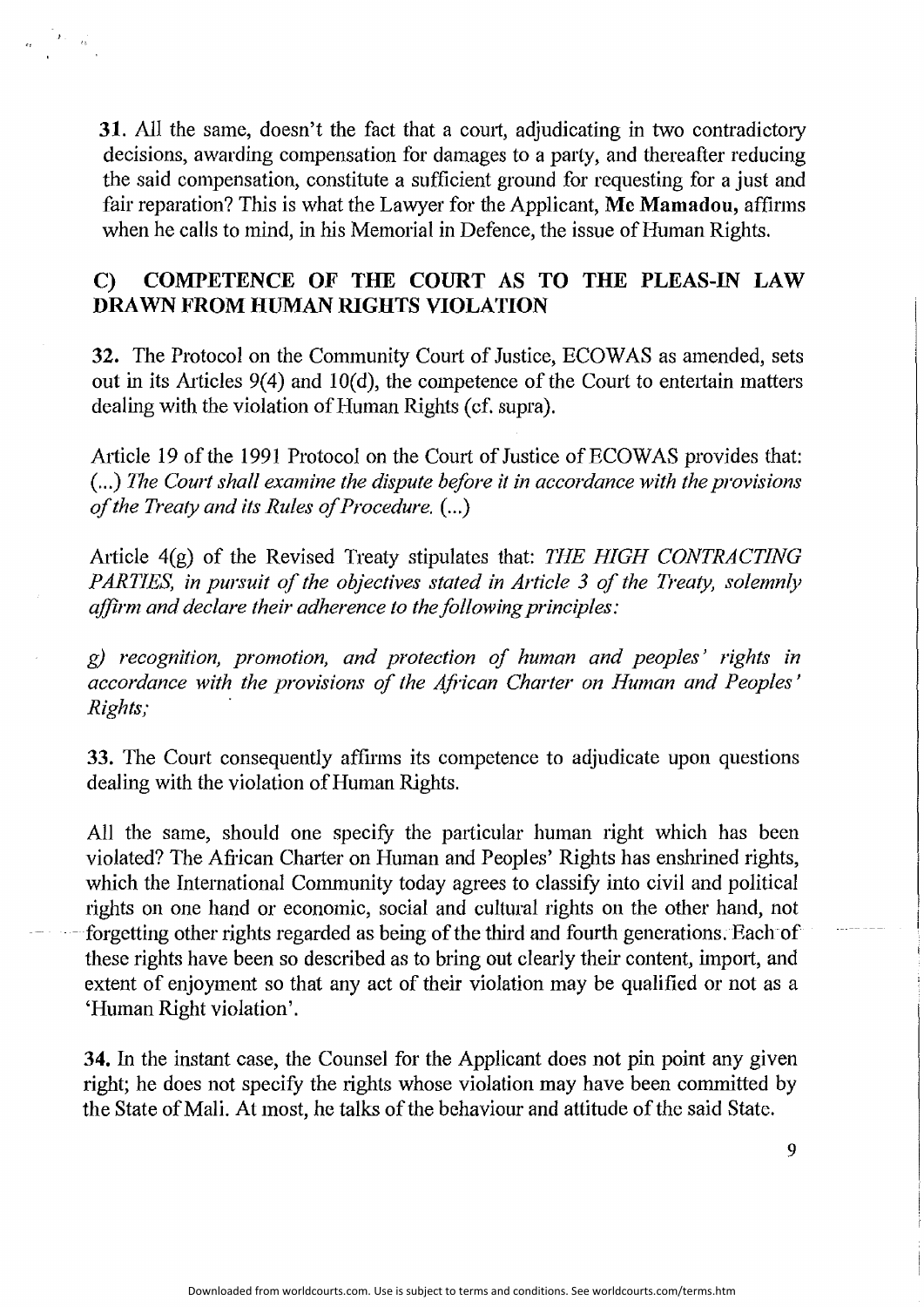**35.** However, the Court rather deduces from the decision made by the Supreme Court of Mali that, what we have at hand is a case of damages suffered by the Applicant as it regards his artefacts, and for which he was granted reparation. The Court also holds that the said reparation granted by the Supreme Court of Mali which may not have been to the satisfaction of the Applicant constitutes a different issue. In any case, the Court has already responded that it has no jurisdiction to adjudicate upon decisions made by the domestic courts of Members States of the Community.

**36.** Hence, even if the Community Court of Justice were competent to adjudicate in cases on Human Rights violation, the Applicant has not indicated any proof of a characteristic violation of a fundamental Human Right; and in the absence of any such violation, the Application must be declared inadmissible.

**37.** AII the same, the Applicant's situation as a retired civil servant gives the Court the possibility of exempting him from bearing the costs.

#### **38. FOR THESE REASONS**

**39.** The Community Court of Justice, ECOWAS, in a public sitting, after hearing both Parties, in a last resort;

Having regard to the Revised Treaty of ECOWAS;

Having regard to Protocol APl/7/91 on the Court;

Having regard to the January 2005 Supplementary Protocol;

Having regard to the August 2003 Rules on the Comt;

Having regard to the 1948 Universal Declaration on Human Rights;

Having regard to the 1981 African Charter on Human and Peoples' Rights;

THE COURT,

Declares that it is incompetent to adjudicate upon the decision made by the Supreme Court of Mali, as to violation of Human Rights;